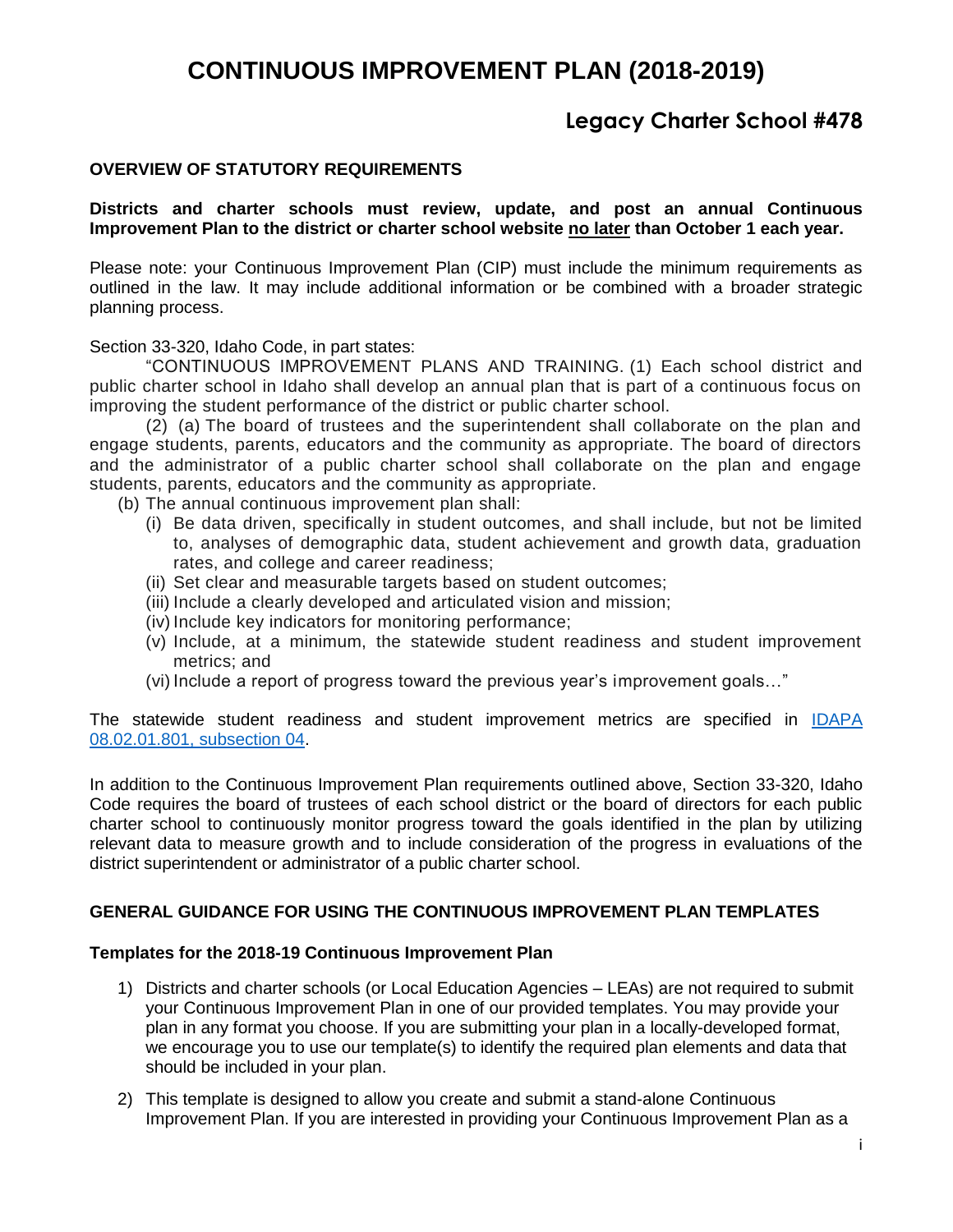## **Legacy Charter School #478**

part of a Combined District Plan (that includes the Continuous Improvement Plan, College and Career Advising and Mentoring Plan, and Literacy Intervention Plan), we recommend you use the 2018-19 Combined District Plan Template (or review it to understand the requirements and then provide a plan in another format).

The Continuous Improvement Plan Template is split into two (2) pieces. **To complete your plan using our format, you need to complete both pieces**:

- 2018-19 Continuous Improvement Plan Narrative Template Part 1 (Option A or B)
- 2018-19 Continuous Improvement Plan Metrics Template Part 2 (Option A or B)

You may post / submit your Continuous Improvement Plan as two separate documents (Word and Excel) or combine them into a single PDF.

### **Posting / Submitting Your Plan**

- $\triangleright$  If your Continuous Improvement Plan is a stand-alone document (and does not include the Advising Plan or Literacy Plan), **you must post it to your website by October 1**. To aid the Office of the State Board of Education in our review process and to allow us to confirm that your CIP was posted by the deadline, **please send an e-mail to [plans@osbe.idaho.gov](mailto:plans@osbe.idaho.gov) by October 1st including a hyperlink** to the section of your website where the plan is posted. You are welcome to include the plan as an attachment on the e-mail, but please also send us a link.
- $\triangleright$  If your Continuous Improvement Plan is a Combined District Plan (including the Advising Plan and Literacy Plan), **you must submit it to the Office of the State Board of Education via email** (in PDF or Word and Excel) **by October 1** (IDAPA 08.02.01.801) to **[plans@osbe.idaho.gov](mailto:plans@osbe.idaho.gov)**. Please also provide a hyperlink to the section of your website where the plan is posted.

### **Substantial Revisions vs. Plan Update**

The district plans (Continuous Improvement Plan, College and Career Mentoring and Advising Plan, and Literacy Intervention Program Plan) are ongoing plans that need to be *updated* annually. If a school district or charter school (local education agency or LEA) has not made any substantial changes to the program information included in the plan narrative(s), it is possible for the LEA to submit an annual plan that reflects no changes to the narrative. However, it is important to note that the Metrics spreadsheet (Template Part 2) is considered the Progress Report (required by law), and it must be updated with new data and submitted annually. Additionally, the Proposed Literacy Plan Budget must be submitted annually.

In all previous years, the metrics have been included in the same document as the narrative. In an effort to minimize the work that LEAs must do to complete the plans each year, we are encouraging all LEAs to submit the narrative and metrics as separate documents beginning in 2018-19. If you do so, in future years, you will only need to re-submit your narrative if you are making substantial changes to your programs. If you continue to submit one document that includes both the narrative and metrics, the metrics will need to be updated and the full document will need to be re-submitted every year.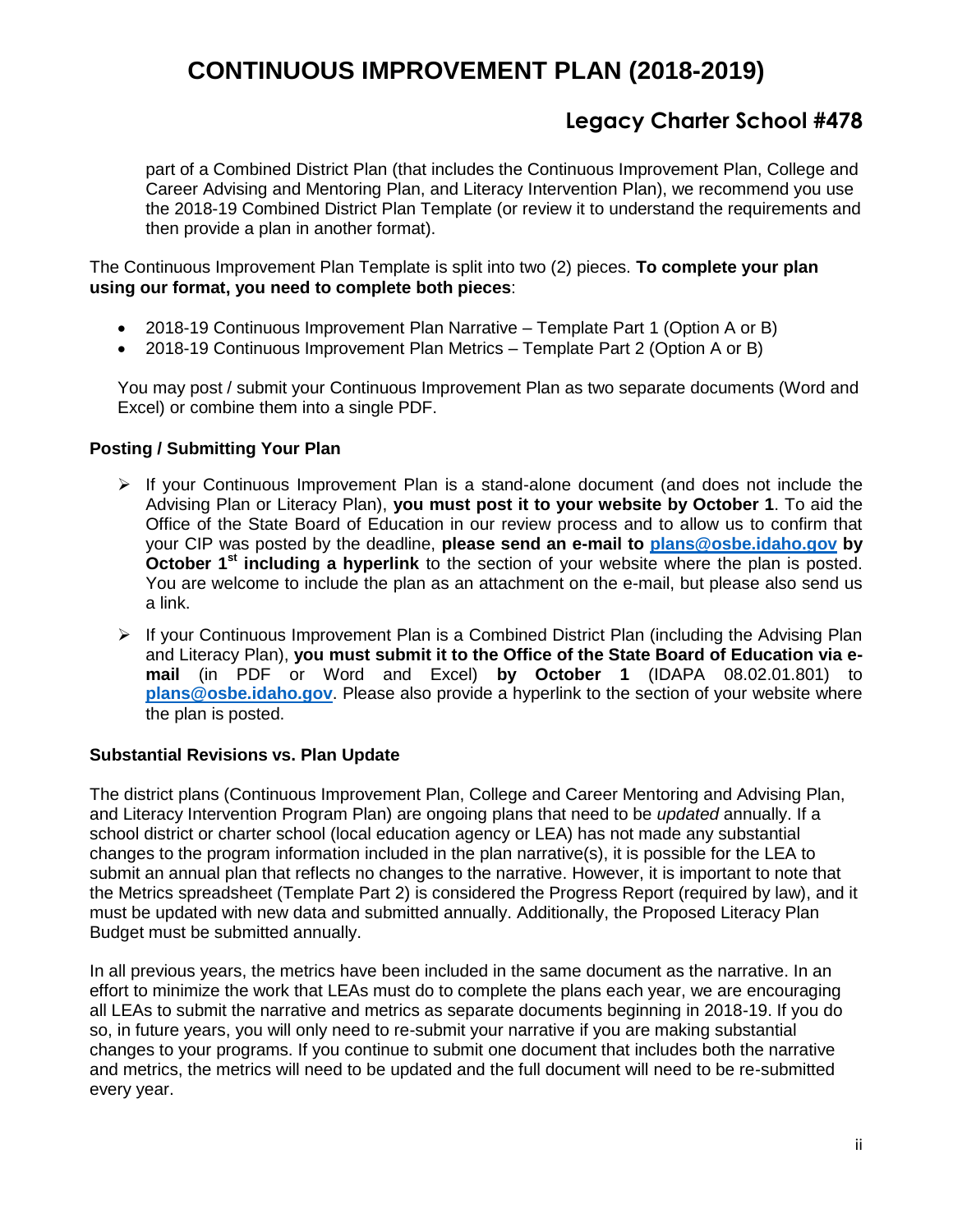## **Legacy Charter School #478**

To help guide you in identifying what you should submit in 2018-19, we have created a decision tree with recommendations called "Determining which Templates to Use." You can access it on our website at [https://boardofed.idaho.gov/k-12-education/school-district-charter-school-planning-training/.](https://boardofed.idaho.gov/k-12-education/school-district-charter-school-planning-training/)

### **FUNDS FOR TRAINING**

Up to \$6,600 is available for each school district or charter school, on a reimbursement basis, for school district and charter school superintendents and boards of trustees/directors for training in continuous improvement processes and planning, strategic planning, finance, administrator evaluations, ethics and governance. A list of Approved Trainers is available on the State Board of Education website at [https://boardofed.idaho.gov/k-12-education/school-district-charter-school](https://boardofed.idaho.gov/k-12-education/school-district-charter-school-planning-training/)[planning-training/.](https://boardofed.idaho.gov/k-12-education/school-district-charter-school-planning-training/)

### **ADDITIONAL RESOURCES**

Additional templates, recorded webinars, exemplary plans, and the Review Checklists are available on our website at [https://boardofed.idaho.gov/k-12-education/school-district-charter-school-planning](https://boardofed.idaho.gov/k-12-education/school-district-charter-school-planning-training/)[training/](https://boardofed.idaho.gov/k-12-education/school-district-charter-school-planning-training/)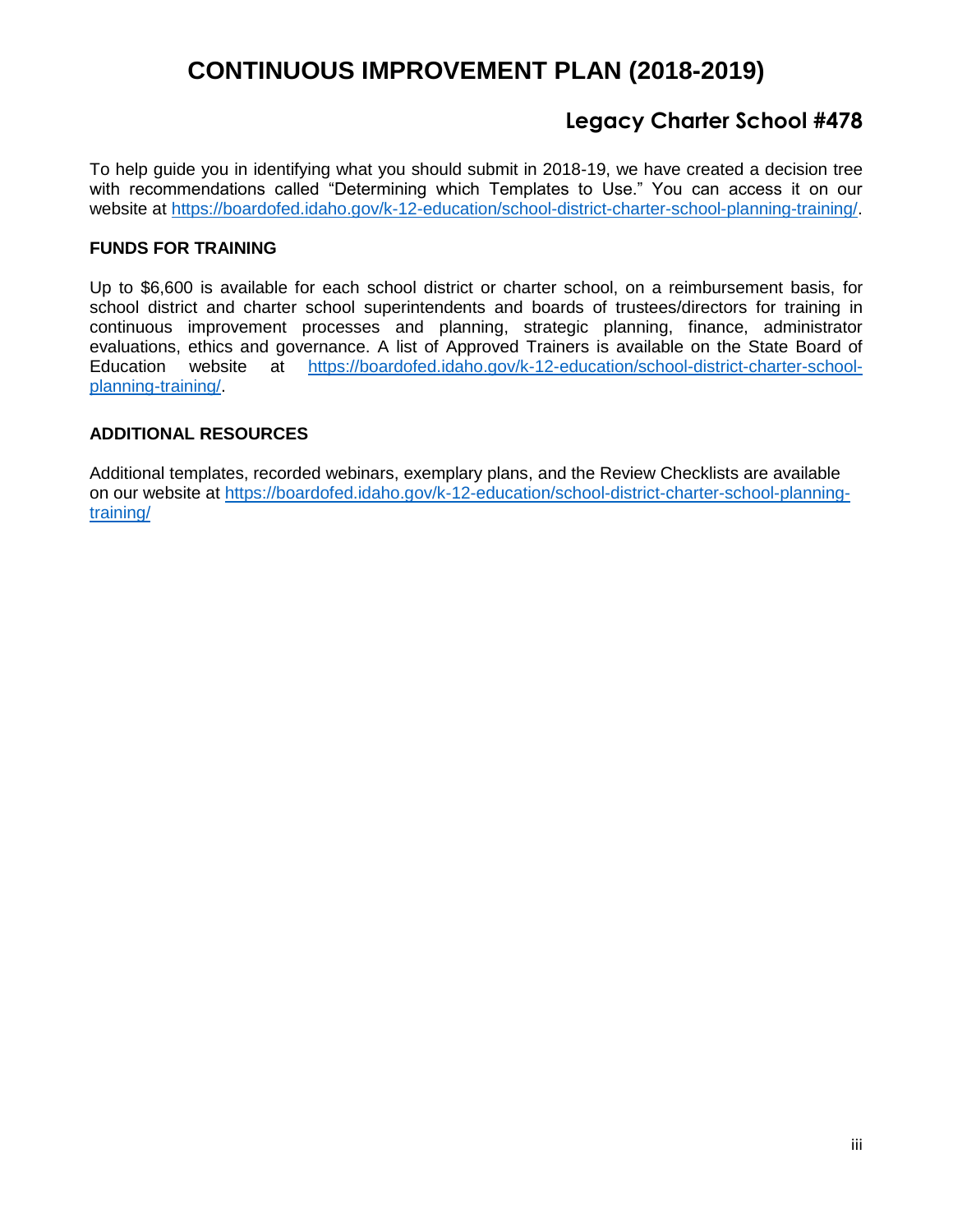## **Legacy Charter School #478**

| <b>School District</b> | #478                                      | <b>Name: Legacy Charter School</b> |                     |
|------------------------|-------------------------------------------|------------------------------------|---------------------|
| Superintendent         | Name: Seth Stallcop, administrator        |                                    | Phone: 208-467-0947 |
|                        | E-mail: admin@legacycharterschool.net     |                                    |                     |
| <b>CIP Contact</b>     | Name: Gayle O'Donahue                     |                                    | Phone: 208-467-0947 |
|                        | E-mail: godonahue@legacycharterschool.net |                                    |                     |

### **Mission and Vision - REQUIRED**

**Mission:** To develop students who are competent, confident, productive and responsible young adults who possess the habits, skills and attitudes to succeed in high school and to be offered the invitation of a postsecondary education, satisfying employment, and life-long opportunities.

**Vision:** Legacy students will develop a strong academic foundation, strength of character, and the work ethic and attitudes to achieve success in their chosen careers and in all aspects of their lives.

**Philosophy:** Grounded in the belief that when there is low threat and content is highly challenging, accelerated learning takes place. Each child has the right to come to school without fear of taunting, teasing or violence. Each parent has the right to expect a school to provide a safe, kind environment for his/her child. Each staff member has the right to teach without fear of violence. Students, parents and teachers will experience peace of mind in the Legacy Public Charter School setting. The founders believe that a "kind" environment should be extended through the potentially tumultuous junior high/middle school years.

**Continuous Improvement Plan (CIP) Overview:** As a public charter school, under the authorization of the Idaho Public Charter Commission, Legacy Charter School is required to operate with an approved charter, and an approved Performance Certificate and Framework. To ensure consistency between the CIP and the Performance Certificate/Framework, the two can be compared by linking to the Framework's annual reports found at [https://chartercommission.idaho.gov/Performance%20Certificate/Performance\\_Certificate.asp.](https://chartercommission.idaho.gov/Performance%20Certificate/Performance_Certificate.asp) The Performance Certificate/Framework has a 5-year term. The College & Career Plan and the Literacy Intervention Plan are sent to the SBOE as separate documents.

**School Information and Demographics:** Legacy Charter School, a K-8 school based on the Harbor School Method, opened in the fall of 2011 in Nampa in response to strong community interest that's continued as witnessed by the school's now, over 1,200 student waiting list. The student body makeup, on average, consists of: 85-89% White, 7-10% Hispanic; 1-2% Black; 1-4% Asian, 0% Native American, 7-10% Special Education, 0% LEP, and 36-41% Free & Reduced. Legacy is fully accredited by AdvancEd. Legacy is a Title IA school. Legacy students do very well academically by regularly exceeding state targets on state-mandated testing. Legacy was most recently named one of Idaho's top-performing schools by the SBOE. Legacy has received Honor designations throughout its certificate term with its authorizer, the Idaho Public Charter School Commission.

**Instructions:** Per statute, your Continuous Improvement Plan must include an analysis of demographic data. Please provide be data using the table below. We encourage you to specify when the data is from and to use data from similar times of year so that it can be compared across years (most districts provide demographics data based on fall enrollment information, but this is not required). You are welcome to revise the table to provide demographics data for additional years if you would like. If there is additional